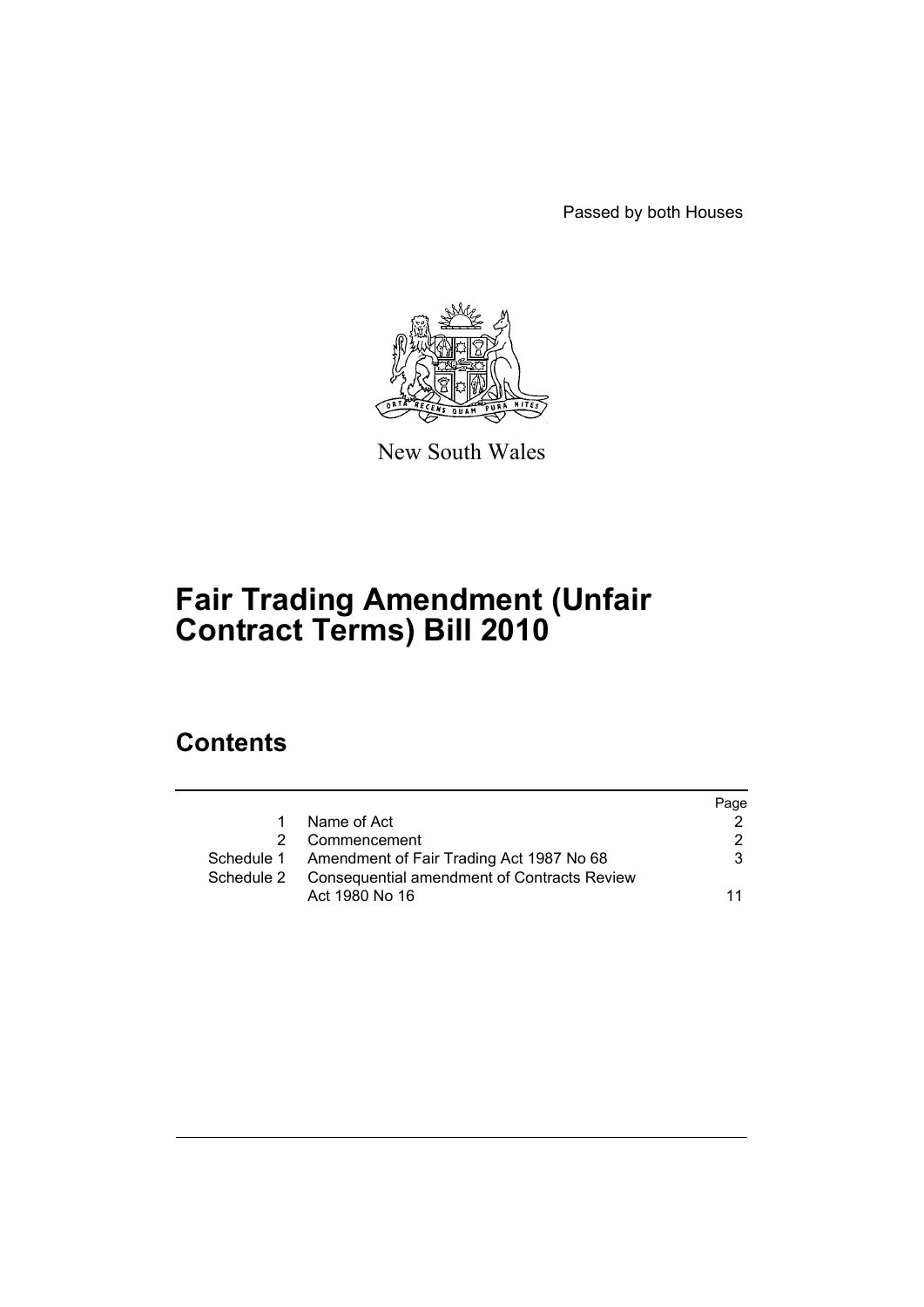*I certify that this public bill, which originated in the Legislative Assembly, has finally passed the Legislative Council and the Legislative Assembly of New South Wales.*

> *Clerk of the Legislative Assembly. Legislative Assembly, Sydney, , 2010*



New South Wales

# **Fair Trading Amendment (Unfair Contract Terms) Bill 2010**

Act No , 2010

An Act to amend the *Fair Trading Act 1987* with respect to unfair terms in standard form consumer contracts; and to make consequential amendments to the *Contracts Review Act 1980*.

*I have examined this bill and find it to correspond in all respects with the bill as finally passed by both Houses.*

*Assistant Speaker of the Legislative Assembly.*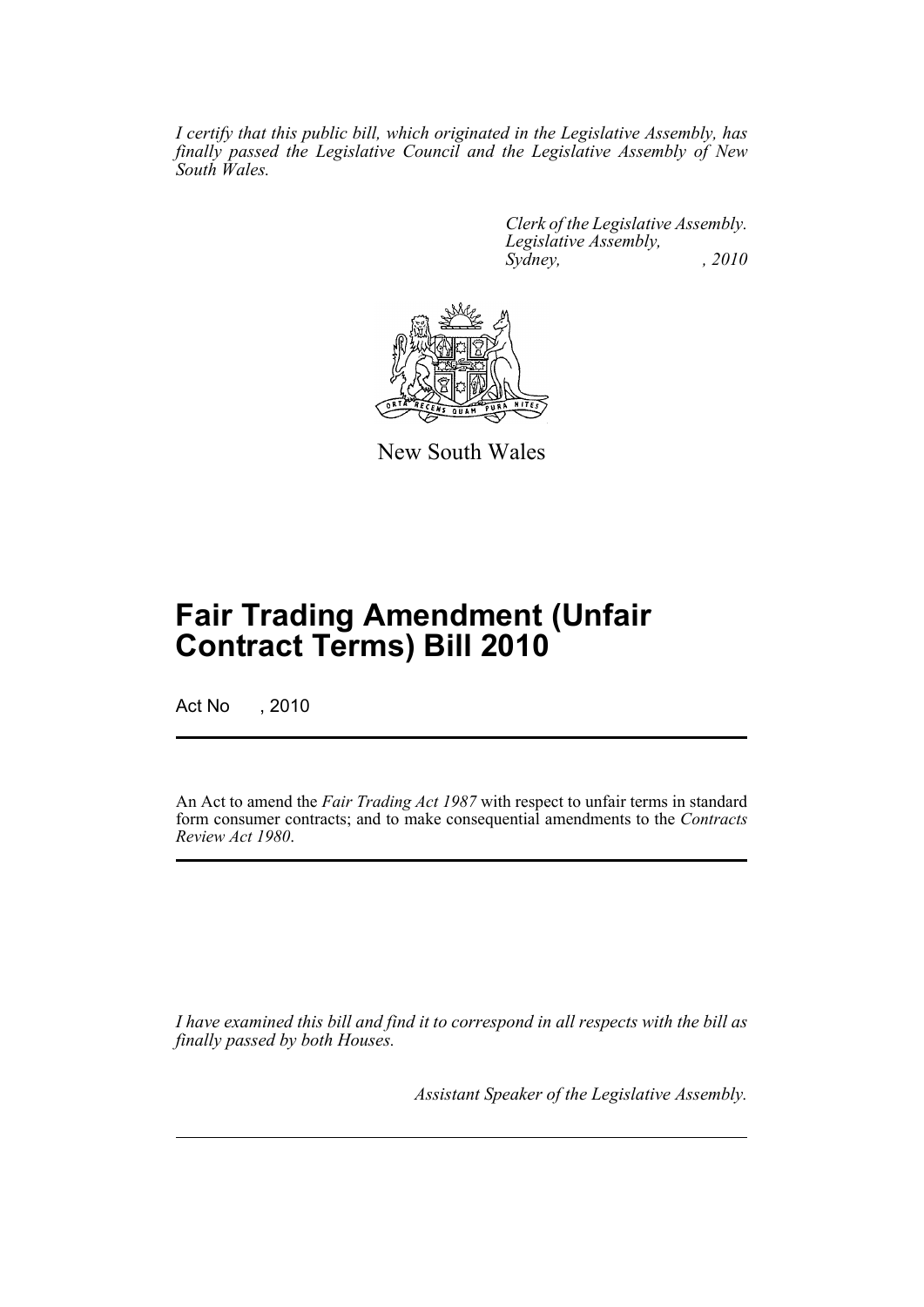## <span id="page-2-0"></span>**The Legislature of New South Wales enacts:**

## **1 Name of Act**

This Act is the *Fair Trading Amendment (Unfair Contract Terms) Act 2010*.

## <span id="page-2-1"></span>**2 Commencement**

This Act commences on a day or days to be appointed by proclamation.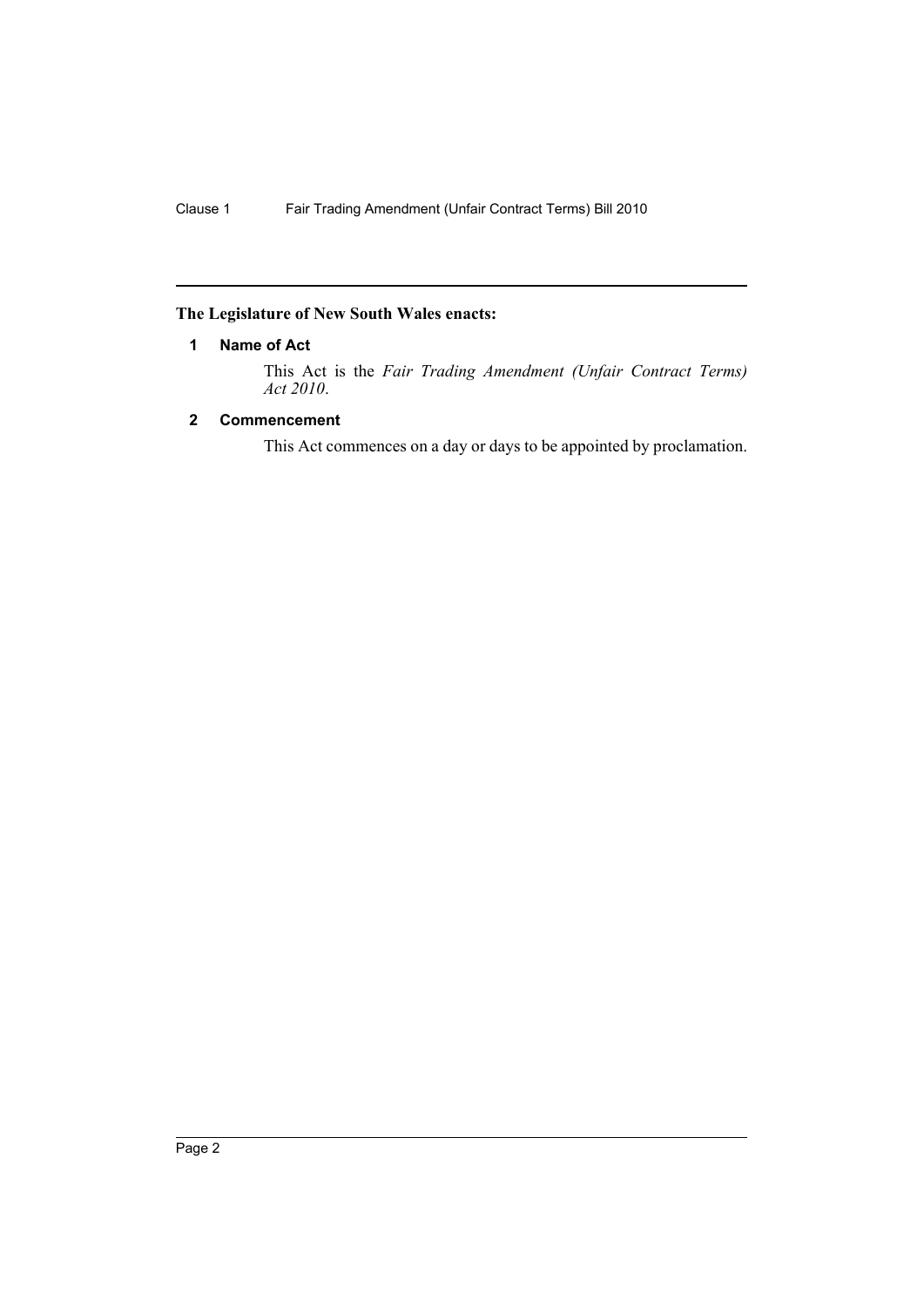Amendment of Fair Trading Act 1987 No 68 Schedule 1

## <span id="page-3-0"></span>**Schedule 1 Amendment of Fair Trading Act 1987 No 68**

#### **[1] Part 5G**

Insert after Part 5F:

## **Part 5G Unfair contract terms**

**Note.** The provisions of this Part are not limited or restricted by, and do not limit or restrict the operation of, the provisions of the *Contracts Review Act 1980*. See section 22 of the *Contracts Review Act 1980* and section 89 of this Act.

#### **60ZC Definitions**

In this Part:

*constitution* has the meaning given by the *Corporations Act 2001* of the Commonwealth.

*consumer contract*—see section 60ZD (3).

*rely on*, in relation to a term of a consumer contract, includes the following:

- (a) attempt to enforce the term,
- (b) attempt to exercise a right conferred, or purportedly conferred, by the term,
- (c) assert the existence of a right conferred, or purportedly conferred, by the term.

*ship* has the meaning given by the *Admiralty Act 1988* of the Commonwealth.

*transparent* in relation to a term of a consumer contract—see section 60ZE (3).

*unfair* in relation to a term of a consumer contract—see section 60ZE (1).

*upfront price*—see section 60ZG (2).

#### **60ZD Unfair terms of consumer contracts**

- (1) A term of a consumer contract is void if:
	- (a) the term is unfair, and
	- (b) the contract is a standard form contract.
- (2) The contract continues to bind the parties if it is capable of operating without the unfair term.
- (3) A *consumer contract* is a contract for:
	- (a) a supply of goods or services, or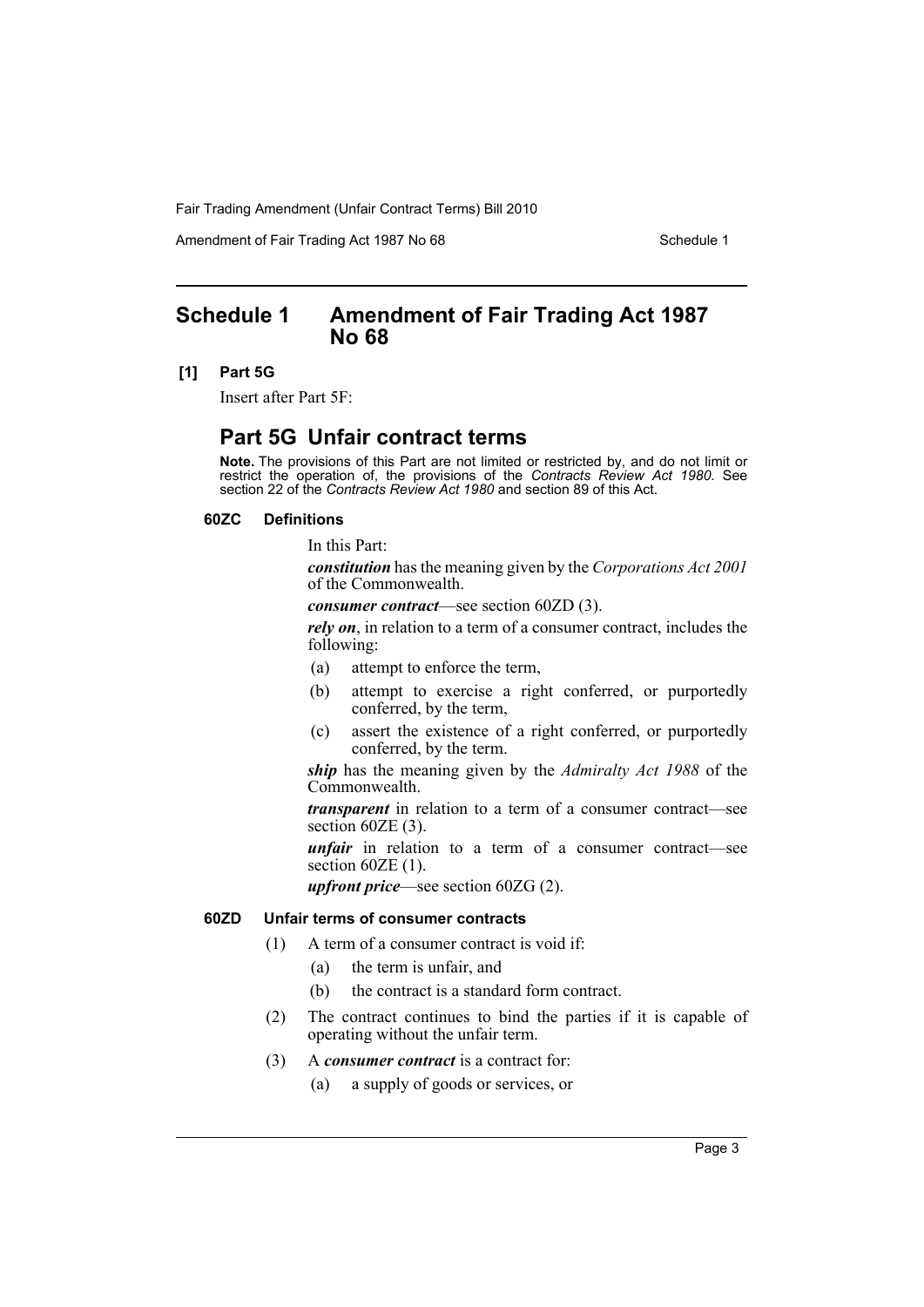(b) a sale or grant of an interest in land,

to an individual whose acquisition of the goods, services or interest is wholly or predominantly for personal, domestic or household use or consumption.

(4) A reference in subsection  $(3)$  (b) to the sale or grant of an interest in land is a reference to the sale or grant of an interest in land in trade or commerce.

#### **60ZE Meaning of unfair**

- (1) A term of a consumer contract is *unfair* if:
	- (a) it would cause a significant imbalance in the parties' rights and obligations arising under the contract, and
	- (b) it is not reasonably necessary in order to protect the legitimate interests of the party who would be advantaged by the term, and
	- (c) it would cause detriment (whether financial or otherwise) to a party if it were to be applied or relied on.
- (2) In determining whether a term of a consumer contract is unfair under subsection (1), a court or tribunal may take into account such matters as it thinks relevant, but must take into account the following:
	- (a) the extent to which the term is transparent,
	- (b) the contract as a whole.
- (3) A term is *transparent* if the term is:
	- (a) expressed in reasonably plain language, and
	- (b) legible, and
	- (c) presented clearly, and
	- (d) readily available to any party affected by the term.
- (4) For the purposes of subsection (1) (b), a term of a consumer contract is presumed not to be reasonably necessary in order to protect the legitimate interests of the party who would be advantaged by the term, unless that party proves otherwise.

## **60ZF Examples of unfair terms**

- (1) Without limiting section 60ZE, the following are examples of the kinds of terms of a consumer contract that may be unfair:
	- (a) a term that permits, or has the effect of permitting, one party (but not another party) to avoid or limit performance of the contract,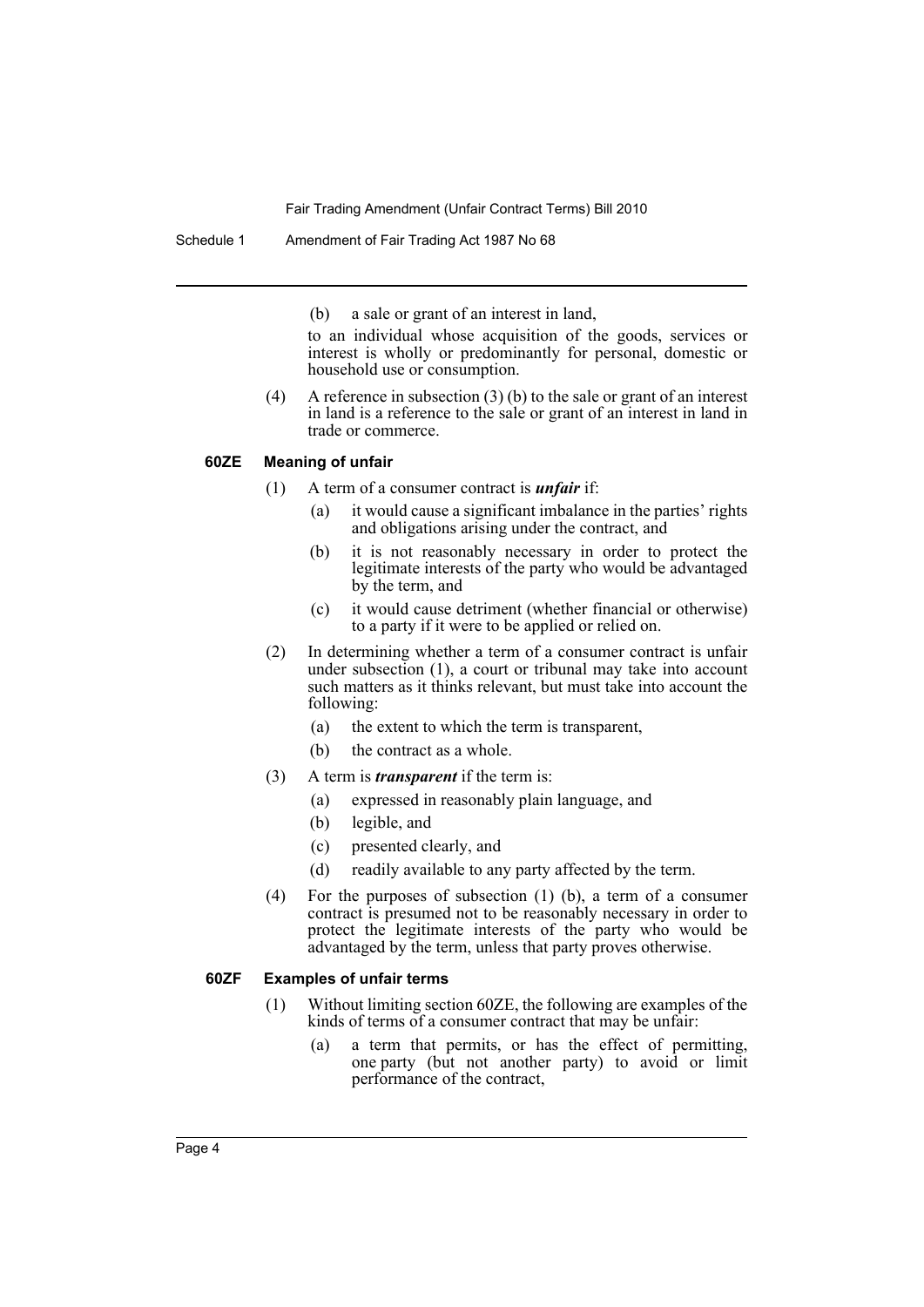Amendment of Fair Trading Act 1987 No 68 Schedule 1

- (b) a term that permits, or has the effect of permitting, one party (but not another party) to terminate the contract,
- (c) a term that penalises, or has the effect of penalising, one party (but not another party) for a breach or termination of the contract,
- (d) a term that permits, or has the effect of permitting, one party (but not another party) to vary the terms of the contract,
- (e) a term that permits, or has the effect of permitting, one party (but not another party) to renew or not renew the contract,
- (f) a term that permits, or has the effect of permitting, one party to vary the upfront price payable under the contract without the right of another party to terminate the contract,
- (g) a term that permits, or has the effect of permitting, one party unilaterally to vary the characteristics of the goods or services to be supplied, or the interest in land to be sold or granted, under the contract,
- (h) a term that permits, or has the effect of permitting, one party unilaterally to determine whether the contract has been breached or to interpret its meaning,
- (i) a term that limits, or has the effect of limiting, one party's vicarious liability for its agents,
- (j) a term that permits, or has the effect of permitting, one party to assign the contract to the detriment of another party without that other party's consent,
- (k) a term that limits, or has the effect of limiting, one party's right to sue another party,
- (l) a term that limits, or has the effect of limiting, the evidence one party can adduce in proceedings relating to the contract,
- (m) a term that imposes, or has the effect of imposing, the evidential burden on one party in proceedings relating to the contract,
- (n) a term of a kind, or a term that has an effect of a kind, prescribed by the regulations.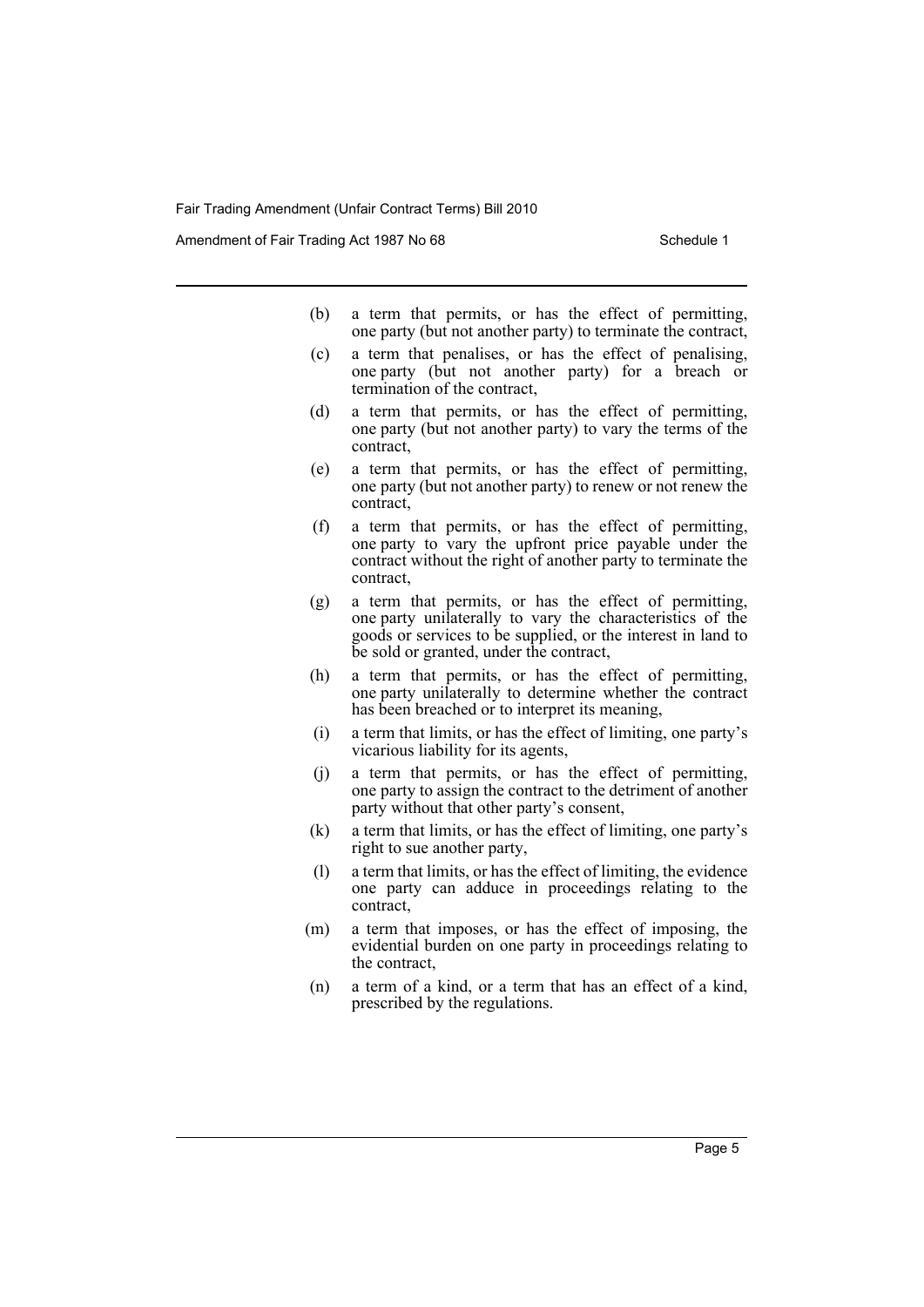Schedule 1 Amendment of Fair Trading Act 1987 No 68

- (2) Before recommending the making of a regulation for the purposes of subsection (1) (n) prescribing a kind of term, or a kind of effect that a term has, the Minister must take into consideration:
	- (a) the detriment that a term of that kind would cause to consumers, and
	- (b) the impact on business generally of prescribing that kind of term or effect, and
	- (c) the public interest.

#### **60ZG Terms that define main subject matter of consumer contracts etc are unaffected**

- (1) Section 60ZD does not apply to a term of a consumer contract to the extent that, but only to the extent that, the term:
	- (a) defines the main subject matter of the contract, or
	- (b) sets the upfront price payable under the contract, or
	- (c) is a term required, or expressly permitted, by a law of the Commonwealth or a State or Territory.
- (2) The *upfront price* payable under a consumer contract is the consideration that:
	- (a) is provided, or is to be provided, for the supply, sale or grant under the contract, and
	- (b) is disclosed at or before the time the contract is entered into,

but does not include any other consideration that is contingent on the occurrence or non-occurrence of a particular event.

#### **60ZH Standard form contracts**

- (1) If a party to a proceeding alleges that a contract is a standard form contract, it is presumed to be a standard form contract unless another party to the proceeding proves otherwise.
- (2) In determining whether a contract is a standard form contract, a court or tribunal may take into account such matters as it thinks relevant, but must take into account the following:
	- (a) whether one of the parties has all or most of the bargaining power relating to the transaction,
	- (b) whether the contract was prepared by one party before any discussion relating to the transaction occurred between the parties,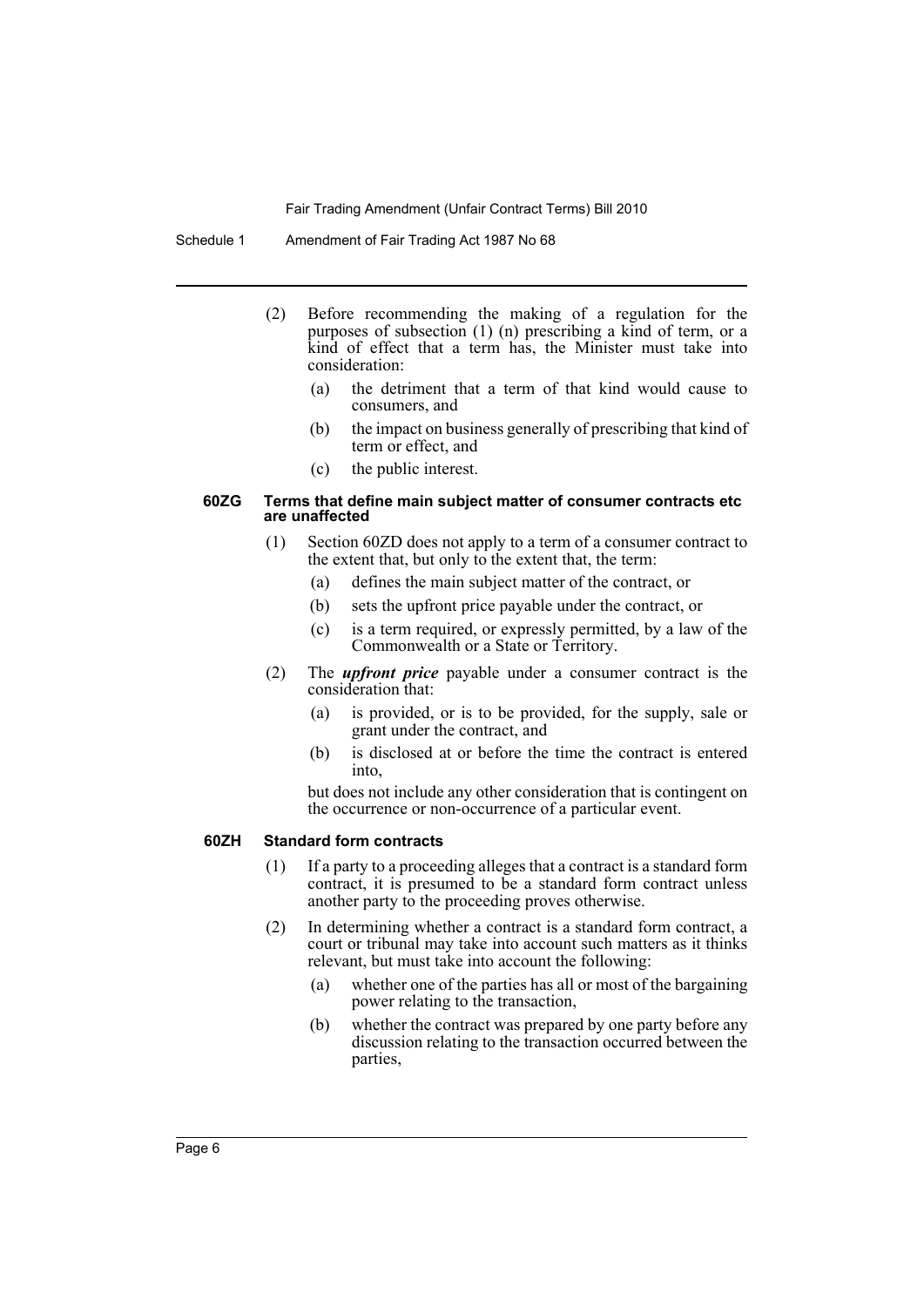Amendment of Fair Trading Act 1987 No 68 Schedule 1

- (c) whether another party was, in effect, required either to accept or reject the terms of the contract (other than the terms referred to in section 60ZG (1)) in the form in which they were presented,
- (d) whether another party was given an effective opportunity to negotiate the terms of the contract that were not the terms referred to in section 60ZG (1),
- (e) whether the terms of the contract (other than the terms referred to in section 60ZG (1)) take into account the specific characteristics of another party or the particular transaction,
- (f) any other matter prescribed by the regulations.

## **60ZI Contracts to which this Part does not apply**

- (1) This Part does not apply to:
	- (a) a contract of marine salvage or towage, or
	- (b) a charterparty of a ship, or
	- (c) a contract for the carriage of goods by ship.
- (2) Without limiting subsection (1) (c), the reference in that paragraph to a contract for the carriage of goods by ship includes a reference to any contract covered by a sea carriage document within the meaning of the amended Hague Rules referred to in section 7 (1) of the *Carriage of Goods by Sea Act 1991* of the Commonwealth.
- (3) This Part does not apply to a contract that is the constitution of a company, managed investment scheme or other kind of body.

#### **[2] Section 61 Interpretation**

Insert at the end of the section:

- (2) A reference in this Part to a contravention of Part 5G (or a provision of that Part) is a reference to applying or relying on, or purporting to apply or rely on, a term of a consumer contract that the Supreme Court has declared under section 64B to be an unfair term.
- (3) In this section:

*consumer contract* has the same meaning as it has in Part 5G. *rely on*, in relation to a consumer contract, has the same meaning as it has in Part 5G.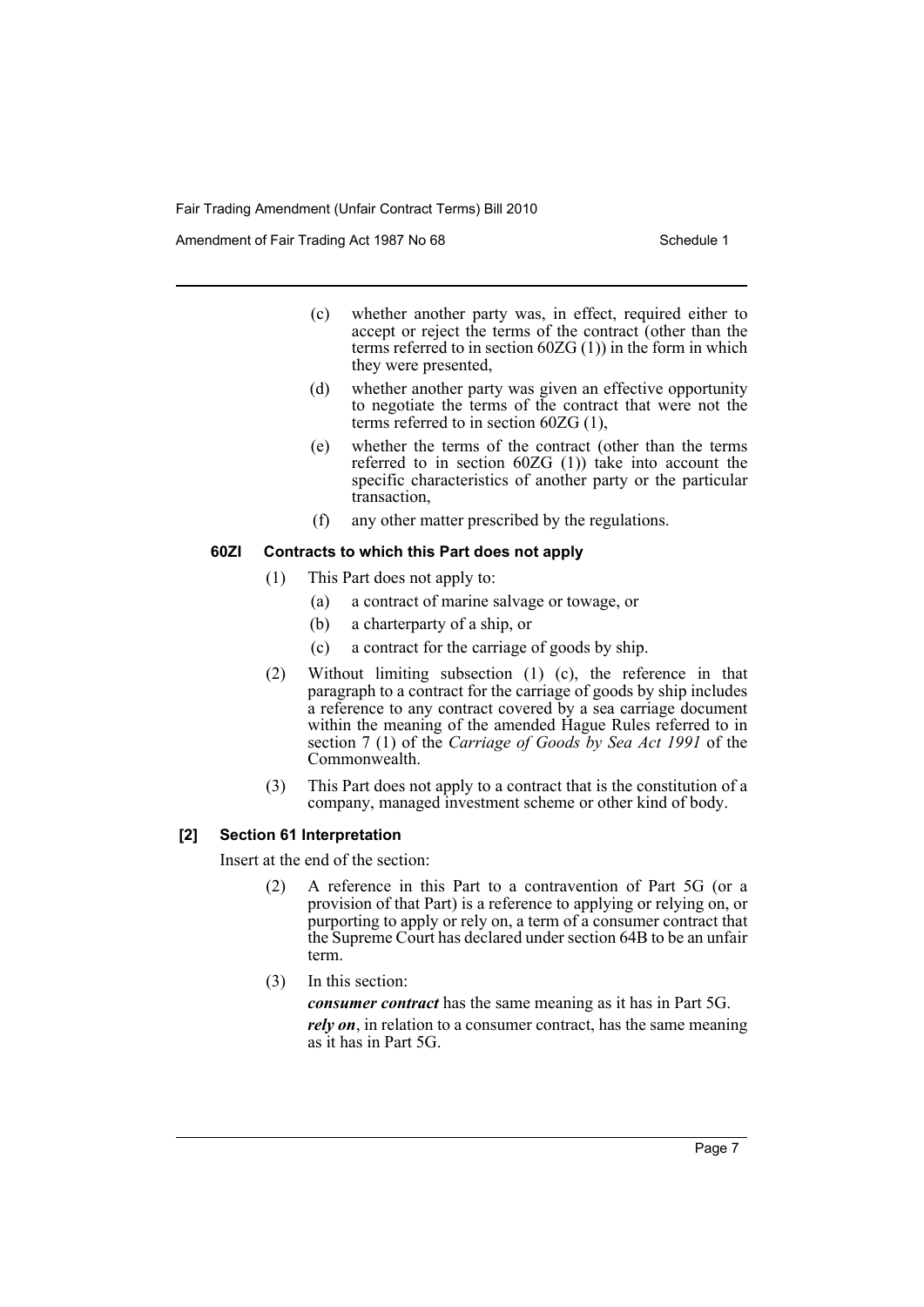Schedule 1 Amendment of Fair Trading Act 1987 No 68

#### **[3] Section 62 Offences against this Act**

Insert "or Part 5G" after "60Y" in section 62 (1).

#### **[4] Section 64B**

Insert after section 64A:

#### **64B Declarations by Supreme Court concerning unfair contract terms**

- (1) The Supreme Court may, on an application made under subsection (2), declare that a term of a consumer contract that is a standard form contract is unfair.
- (2) An application for a declaration may be made only by the Director-General or, with the leave of the Supreme Court, by a party to a consumer contract that is a standard form contract. **Note.** Section 86 enables the Minister to intervene in proceedings brought before the Supreme Court under this Act.
- (3) A declaration made under this section that a particular term of a consumer contract that is a standard form contract is unfair binds all parties to consumer contracts of that kind, unless the Supreme Court orders otherwise.
- (4) This section does not:
	- (a) limit any other power of the Supreme Court to make declarations, or
	- (b) prevent a party to a consumer contract that is a standard form contract from bringing proceedings in a court or tribunal of competent jurisdiction for relief in respect of a term of a consumer contract that is void because it is unfair.

**Note** Section 60ZD provides that an unfair term in a consumer contract that is a standard form contract is void, although the contract continues to bind the parties if it is capable of operating without the unfair term. If a contract claim in relation to a consumer contract containing such an unfair term is brought before a court or tribunal (such as the Consumer, Trader and Tenancy Tribunal) having jurisdiction to deal with the claim, the court or tribunal will be required to treat the term as being void.

(5) Words and expressions used in this section that are defined for the purposes of Part 5G have the same meanings as they have in that Part.

## **[5] Section 65 Injunctions**

Insert ",  $5G$ " after " $5F$ " in section 65 (1) (a).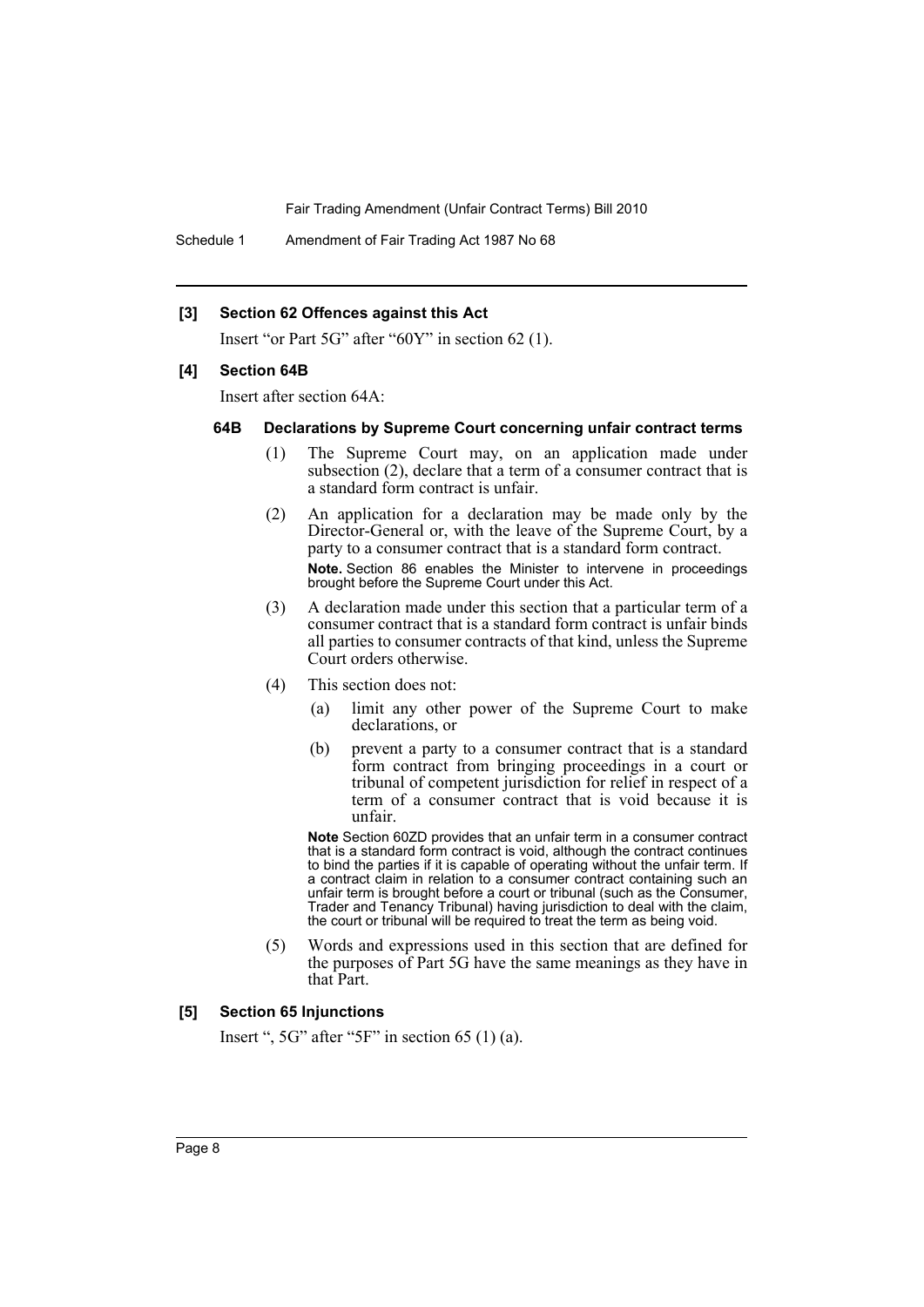Amendment of Fair Trading Act 1987 No 68 Schedule 1

## **[6] Section 66 Other injunctions**

Insert ",  $5G$ " after " $5F$ " in section 66 (1) (a) (i).

- **[7] Section 66A Show cause action may be taken by Director-General** Insert "other than Part 5G" after "this Act" in the definition of *unlawful conduct* in section 66A (1).
- **[8] Section 67 Order to disclose information or publish advertisement** Insert ", 5G" after "5F".

#### **[9] Section 68 Actions for damages**

Omit "or 5F" from section 68 (1). Insert instead ", 5F or 5G".

**[10] Section 69 Finding in proceedings to be evidence** Omit "or 5F". Insert instead ", 5F or 5G".

#### **[11] Section 72 Other orders**

Insert ", 5G" after "5F" where secondly occurring in section 72 (1).

#### **[12] Section 72 (2) and (3)**

Insert ", 5G" after "5F" wherever occurring.

## **[13] Section 72 (4)**

Insert ", 5G" after "5F" where secondly occurring.

## **[14] Section 86A Public warning statements**

Insert "(including the use of terms that are or may be unfair in consumer contracts that are standard form contracts within the meaning of Part 5G)" after "business practices" in section 86A (1) (c).

## **[15] Section 89 Saving of rights and remedies**

Insert at the end of section 89 (1): **Note.** See also section 22 of the *Contracts Review Act 1980*.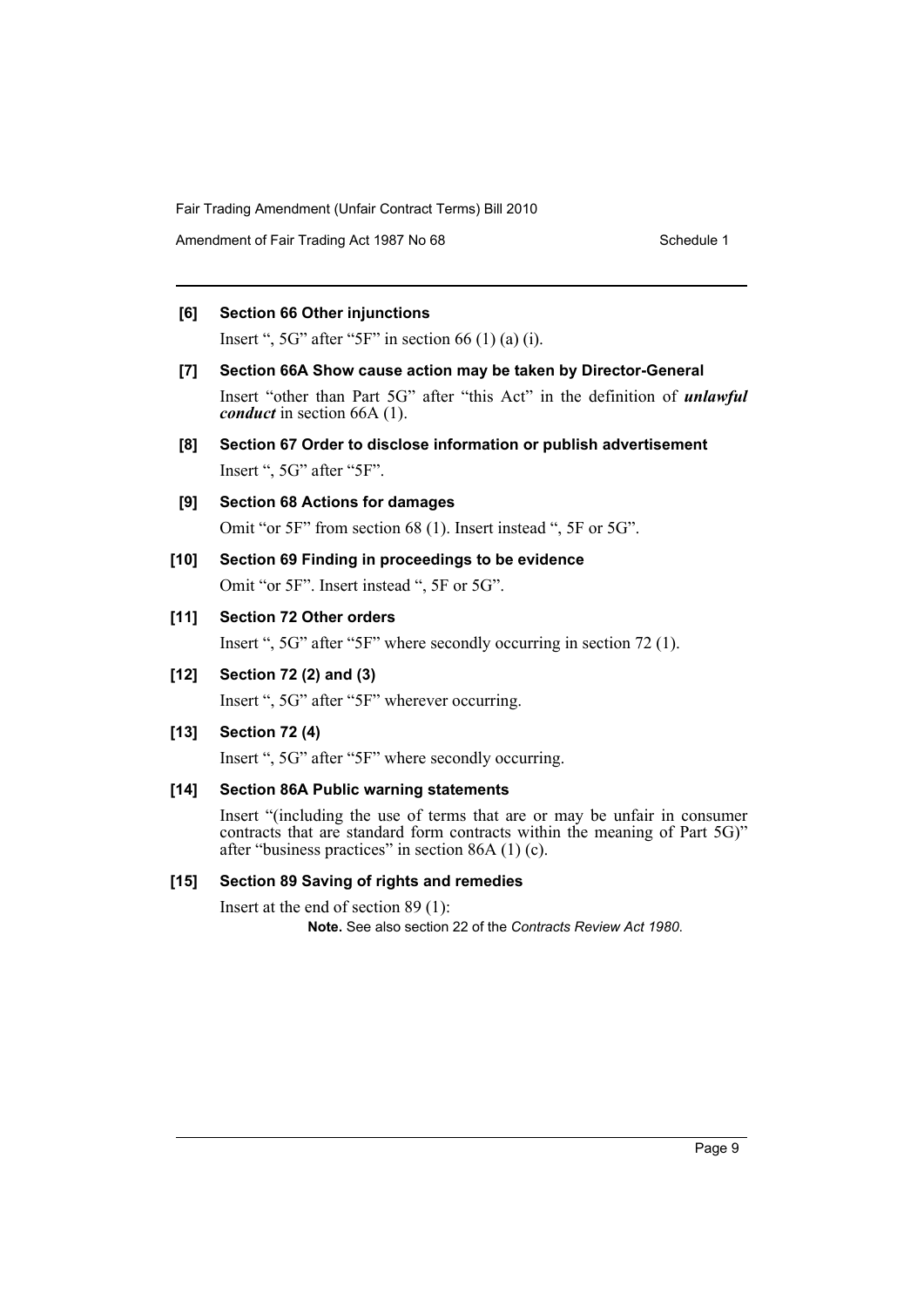Schedule 1 Amendment of Fair Trading Act 1987 No 68

#### **[16] Schedule 5 Savings and transitional provisions**

Insert after clause 11H:

#### **11I Fair Trading Amendment (Unfair Contract Terms) Act 2010**

- (1) Part 5G (as inserted by the *Fair Trading Amendment (Unfair Contract Terms) Act 2010*) applies to a contract entered into on or after the day on which that Part commences (*the commencement day*).
- (2) Except as provided by subclauses (3)–(5), Part 5G does not apply to a contract entered into before the commencement day.
- (3) If a contract is renewed on or after the commencement day, Part 5G applies to the contract as renewed, on and from the day (*the renewal day*) on which the renewal takes effect, in relation to conduct that occurs on or after the renewal day.
- (4) If a term of the contract is varied on or after the commencement day and subclause (3) has not already applied in relation to the contract, Part 5G applies to the term as varied, on and from the day (*the variation day*) on which the variation takes effect, in relation to conduct that occurs on or after the variation day.
- (5) If subclause (4) applies to a term of a contract, sections 60ZD (2) and 60ZH (as inserted by the *Fair Trading Amendment (Unfair Contract Terms) Act 2010*) apply to the contract.

## **[17] Schedule 5, clause 12**

Insert at the end of clause 12 (1):

*Fair Trading Amendment (Unfair Contract Terms) Act 2010*